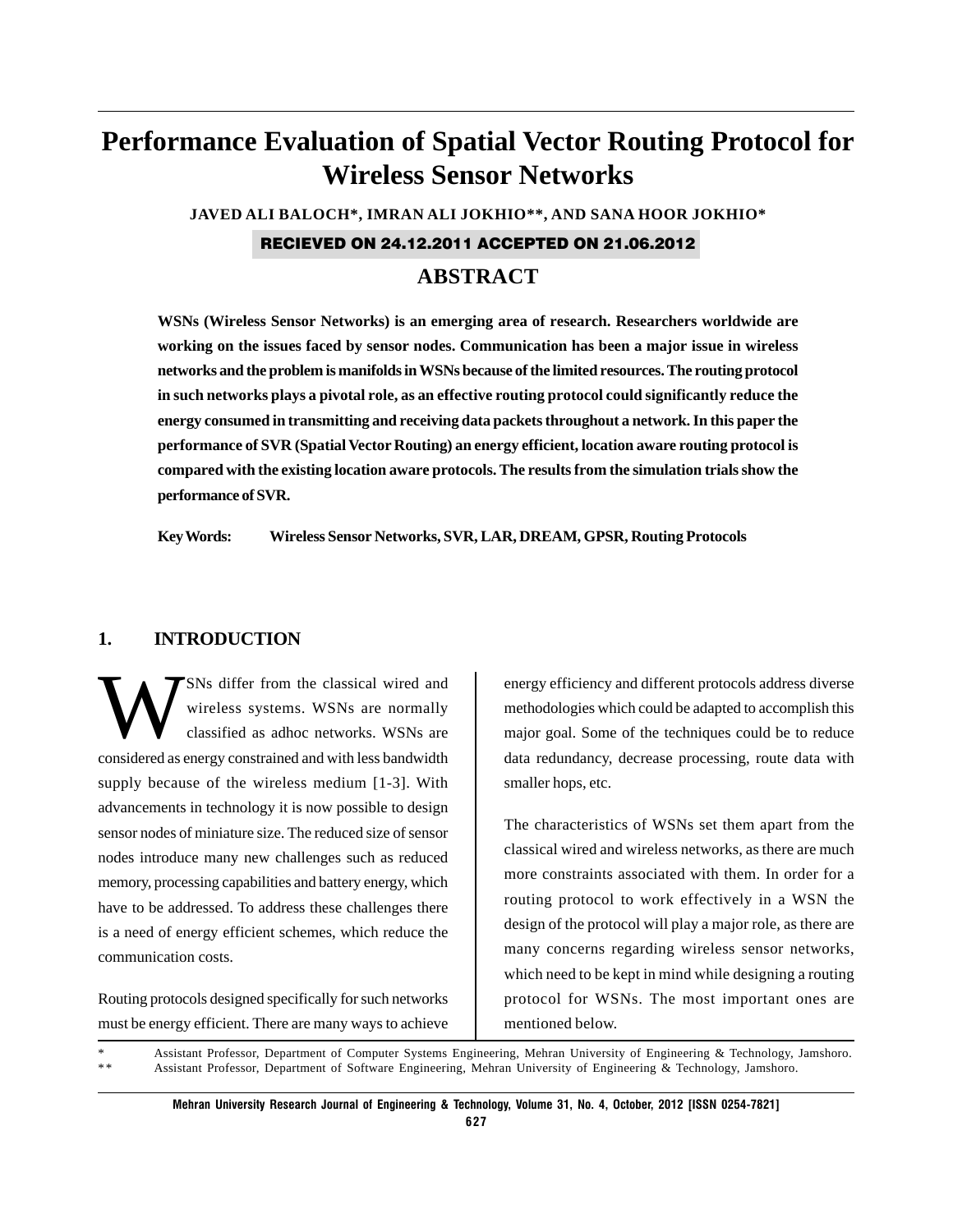- *Data-Centric:* Wireless sensor networks are data-centric in nature and they have the ability to deal with specific queries which could be generated while the sensor nodes are performing their sensing tasks or these queries could instigate certain tasks. For example if the temperature rises to 40°C then send an alert throughout the network that it is extremely hot.
- *Application Specific:* WSNs are application specific networks. Routing protocols have to be tailored for the specific application.
- *Node Deployment:* Nodes of a WSN may be deployed in a regular uniform fashion but in most networks they are deployed randomly, such as deploying a network by scattering nodes from a plane. Sensor nodes have the ability to form a network, as they are self-configurable.
- *Prone to Failure:* Some sensor nodes may deplete their energy earlier than others depending on their task load, it is nontrivial for the routing protocols to have the ability to reroute.
- *Scalability:* WSNs have a large number of nodes, in hundreds or even thousand and as each node has limited processing, memory and battery storage; the nodes need to communicate with each other to achieve greater accuracy and carry out complex tasks.
- *Less Mobility:* Sensor nodes are usually fixed but in some cases nodes could be mobile as well, although their movement is comparatively less as compared to other networks.
- *Quality of Service:* Increased network life time is one of the main priorities of WSNs which could be achieved by a trade off with the quality of service such as the sensor nodes may increase the time interval between every time it senses the phenomena, this could be done when the battery life of a node goes low.

In this paper existing location aware protocols are compared in terms of energy consumption of sensor nodes and the effect of different location aware routing protocols on a networks lifetime is investigated. As sensor nodes are usually deployed randomly, in this paper a random deployment is considered and apart from that a uniform deployment of sensor nodes is also considered. The results of simulation trials show the performance of some of the most common location aware protocols.

In the paper the introduction is followed by location aware routing protocols section. This section gives a brief idea of location aware routing protocols and how the network could benefit from location information. In Section 3 the working of Spatial Vector Routing protocol is explained. Sections 4-6 explain the functionality of Location aided routing, Distance Routing Effect Algorithm for Mobility and Greedy Perimeter Stateless Routing respectively. The protocol description is followed by simulation setup in Section 6, which describes the simulation environment. Section 7 includes the results obtained through the simulation trials and finally the paper is concluded in Section 8.

# **2. LOCATION AWARE ROUTING PROTOCOLS**

WSNs could perform smart tasks when provided with location information. With nodes knowing their own location each node could keep track of its neighboring nodes. Location aware routing protocols play a vital role in WSNs, as knowing a nodes location could substantially reduce data redundancy and result in minimizing the energy consumption of a node while communicating with other nodes.

The performance of a routing protocol could be enhanced by adding location information. Routing protocols could exploit the location information, for node selection in the process of data packet forwarding that is to determine the next hop. Location aware routing protocols could use location information of nodes provided in the spatial coordinates i.e. x,y and z, this information is very useful in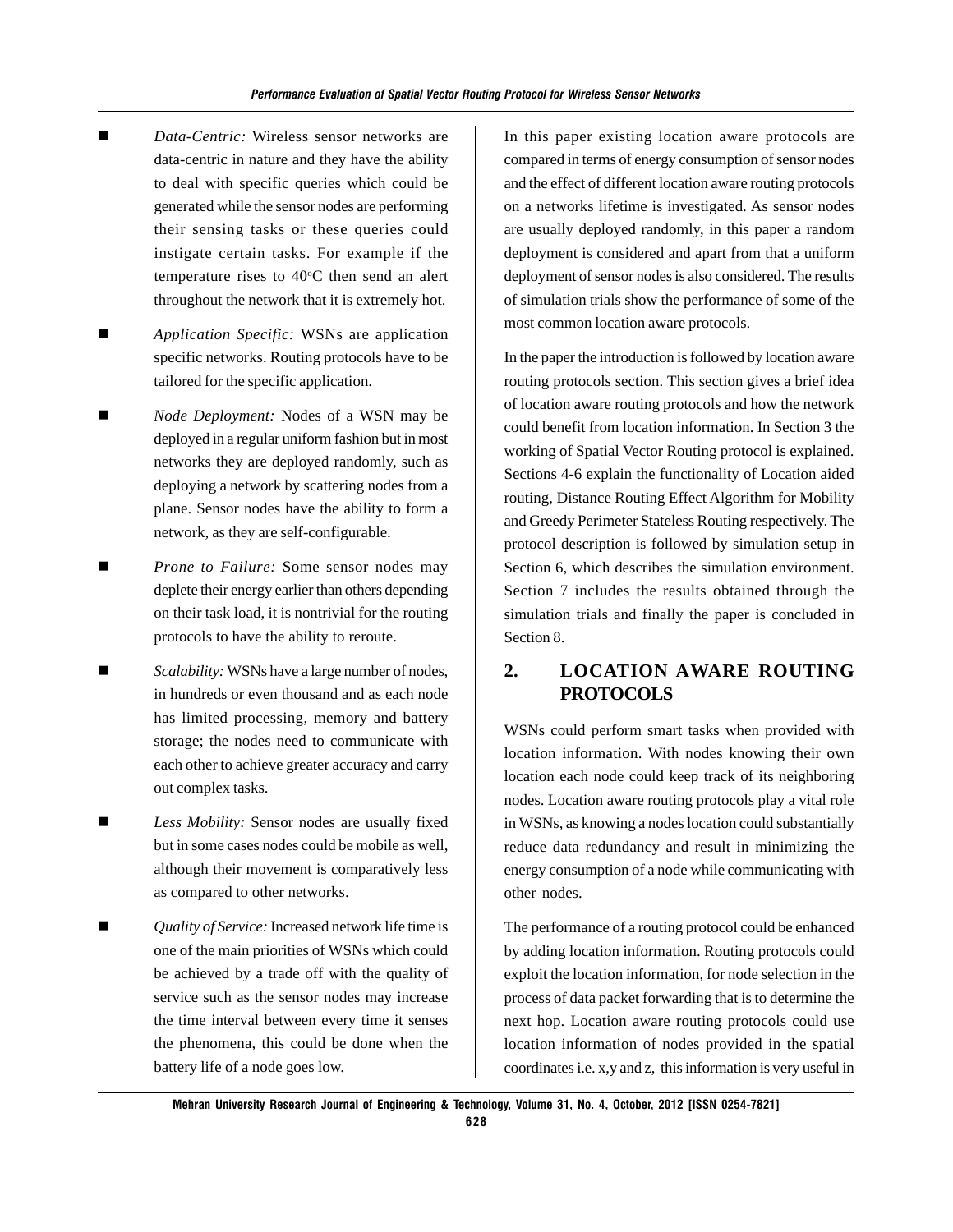most cases, but depending on the type of application at times semantic representation of location is required like building, floor, room, etc. WSNs could greatly benefit from the use of location aware routing protocols in various network scenarios including:

- $\Box$  Networks comprising of mobile nodes.
- Networks where nodes need to be self configurable.
- $\Box$  Networks where route discovery is frequent.

Among the existing location aware routing protocols, the selection of the protocols to compare with Spatial Vector Routing protocol was made on the mechanism each protocol uses to route data. LAR protocol works on a request zone and expected zone, DREAM makes use of a location table to store the location of the nodes, and GPSR uses a directional approach. Each protocols technique varies from the other. The SVR protocol and the location aware protocols compared with it are discussed in detail in the following sections.

## **3. SPATIAL VECTOR ROUTING PROTOCOL**

SVR protocol[4,5] is a data centric protocol for wireless sensor networks. SVR uses a distributed approach to work in sensor networks, which are spatially aware. SVR exploits the nodes position in the network to reduce data redundancy and conserve energy while performing smart tasks. The SVR protocol aims to enable inter-node cooperation within the nodes of a sensor network, which could attribute towards the smart behavior of the network. SVR varies from the Ad hoc routing protocols in nature as it is a data centric routing protocol targeted for WSNs where tasks are complicated and most of them are event driven and even query based. Although Ad hoc network routing protocols serve as a stepping stone for WSN routing protocols they differ many-folds from the WSN protocols with their high criticality.

SVR assumes that sensor nodes are aware of their position, which could be easily obtained by GPS and other well established localization techniques. The position of neighboring nodes could then be discovered easily as each node has a limited range (radio range of sensor nodes). In order to route data packets location information is provided, as mentioned earlier on. SVR is a location aware protocol, which benefits from the nodes position in a network. Header of the packets generated include location information i.e. the x,y coordinates of the destination node (target node). The destination nodes location information makes it possible to route the data packet in the right direction. Knowing the location of the nodes it reduces data redundancy as a message is only sent once by one node until it reaches the destination node, which provides increased efficiency as compared to flooding. Once a query is generated or a task is assigned to a node it needs to follow certain steps to forward data throughout the network, the four main steps are mentioned below.

- *Proximate Node (Pn)*: Once the spatial vector communication process is started each node discovers its proximate nodes. Proximate nodes are the neighboring nodes of a node, that is nodes that are in the communication range.
- ♦ *Bearing Angle (Ba):* The angle between the source node and the destination node is computed, followed by the computation of the bearing angle between the proximate nodes and the destination node.
- *Optimal Proximate Node (OPn):* On knowing the bearing angle the proximate node in nearest direction to the destination nodes is chosen as the optimal proximate node. The data packet is then forwarded to the optimal proximate node from the source node.
- Source *Node Transformation*: When the optimal proximate node receives a data packet, it checks whether it is the destination node, if this is the case the process stops, otherwise the optimal proximate node acts as the source node for the following hop and the process is continued until the data packet reaches to the destined node.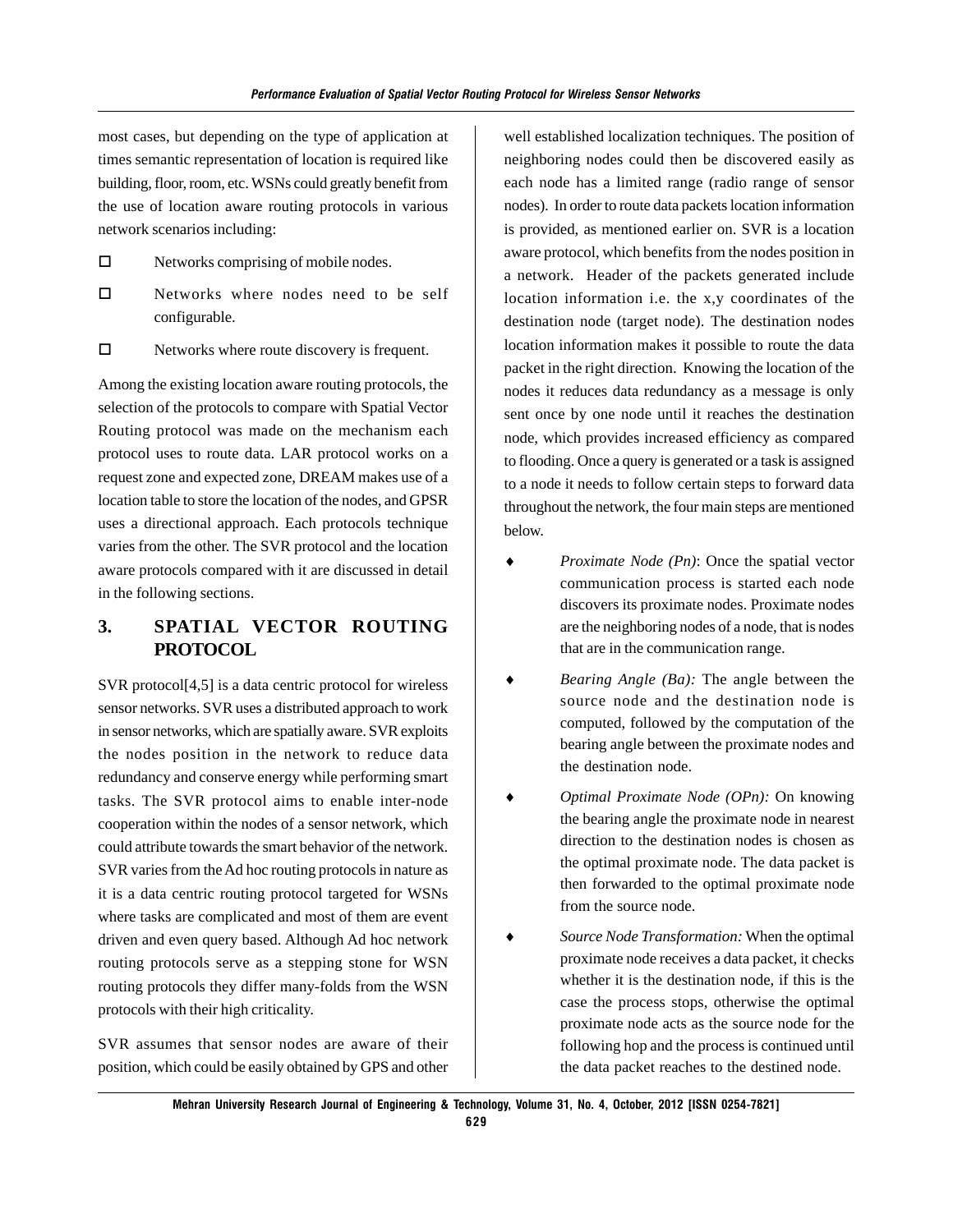## **4. LOCATION AIDED ROUTING**

LAR (Location Aided Routing) [6] protocol exploits the location information of nodes to reduce the routing overhead. LAR demonstrates how routing based on flooding could be improved significantly with location information. A simple example of flooding could be considered where a Source node Sn sends a message m to a Destination node Dn. In the case of flooding the source node would flood the message to all its neighbors and each node would do so until the message reaches the destination. Even though redundant messages could be discarded, flooding would be highly energy consuming and impractical if the nodes were mobile.

LAR protocol assumes the nodes know their location, which could be easily calculated with a GPS receiver. Nodes knowing their location could estimate the position of mobile nodes. To compute mobile nodes position their position should be known at a certain time and the speed at which they are moving. LAR protocol introduces the concept of Expected Zones and Requested Zones, which reduce the flooding and are effective with mobile nodes. The region in which a node is likely to be in a specific time frame is known as the expected zone, when the initial position of the node and the speed with which it is moving are known. The region in which the expected zone is present along with some surrounding area is known as the request zone. The concept of creating these zones is to reduce flooding within the network. When a source node requests for a route, a message is propagated in the request zone. If a route is not found then the message is discarded and the requested zone is expanded for the next route discovery. When accurate information of the nodes direction is known the expected zone size could be reduced. Two schemes of LAR have been proposed. The request zone in scheme one comprises of the shortest rectangular area, which contains the originating node and the expected zone (which is normally a circle). While in scheme two when the originating node forwards a route request only the nodes nearest to the final node than the originating node forward the message, and the other nodes would simply dump it.

#### **5. DREAM**

The DREAM (Distance Routing Effect Algorithm for Mobility) [7] differs from other routing algorithm, which maintain routing tables. The inclusion of a location table for each node makes routing easier. DREAM uses the location table of each node, not only to calculate the distance of each node, but also to find the direction of a node. If a Source node Sn needs to forward message m to a Destination node Dn it will send the message to its neighboring nodes in the direction of Dn. This method reduces the number of messages being sent and has an overall impact on the network lifetime.

To achieve energy efficient communication, the DREAM protocol is required to reduce the location information dissipation throughout the network. The location information dissipation depends on how frequently the location table is updated. The protocol introduces control packets, which determine the distance effect and the mobility rate. Each node transmits a control packet with a specified lifetime. Some packets may have shorter lifetime, while other packets may have longer lifetime. The distance traveled by a control packet from the originating node depends on the lifetime, the greater the lifetime the greater the distance it covers. The measure of the distance traveled by such packets from the source towards a destination would be a deciding factor on how often the table should be updated.

The location table is updated on two principles: the distance effect and the mobility rate. As the principles name infers, the distance effect demonstrates the effect of distance between two nodes. The updating of the location table is directly proportional to the speed at which the mobile nodes are traveling. The greater the distance between two nodes is, the slower the nodes traveling speed appears to be and as a result less updating of the location table is required. The speed of a node is determined by the mobility rate, it is also used as deciding factor on when to update the location information.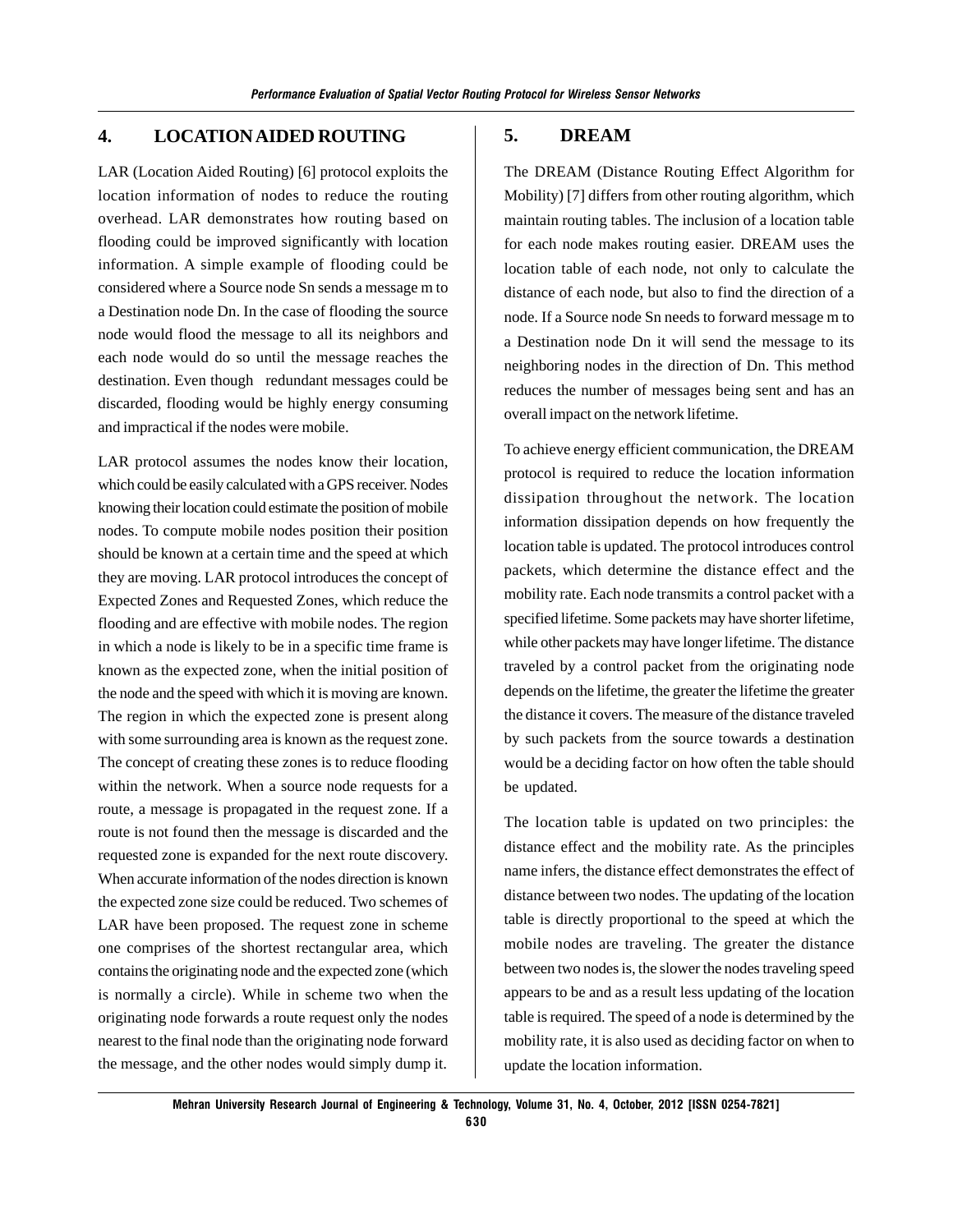#### **6. GPSR**

GPSR (Greedy Perimeter Stateless Routing) [8] is a routing protocol for wireless networks. GPSR makes use of the location information (x,y,z coordinates) of a router. The protocol routes packets using the position of routers in a network and a packets destination. GPSR routes the data with two techniques Greedy forwarding and Perimeter forwarding which are explained in detail later on. GPSR is nearly a stateless routing protocol as the amount of information required is minimal. To forward data, only information of the first immediate hop is required. The protocol uses multiple hops to forward data, as radio ranges are limited in wireless networks. Scalability, one of the problems faced by existing protocols is addressed by GPRS. Scalability for wireless networks could be defined as the ability to deal with increased number of nodes and mobility. It could be measured on the basis of:

- The number of packets sent.
- The number of packets delivered.
- The memory occupied.

Greedy forwarding works on a simple algorithm, which is to forward packets to neighboring nodes closest to the destination or if the destination is in range then forward it to the destination (very rare case). The source that originates the packet, tags the packet with the destination information. The decision for the next hop is made on the basis of the destination information, each node is assumed to be aware of its location and the location of the neighboring nodes. To obtain the position of nodes is not an issue considered here. GPS could be used for outdoors and well developed techniques already exist for indoors. Fig. 1(a) shows an example of greedy forwarding where the node x has to forward a packet to the Destination node Dn. Node x selects node y as it is in its radio range (neighboring node) and closest to the destination.

Perimeter forwarding is an alternate technique employed by GPSR to route packets if a void area appears. An example of a void area is illustrated in Fig. 1(b). Perimeter forwarding is adapted when a node comes across a void area, an area in which the neighboring node close to the destination is not present. This technique keeps record of the location, where greedy forwarding fails it tries to figure whether greedy forwarding could be reintroduced. If greedy forwarding is not an option, it then forwards the packet on the faces of the planer graph using the right hand rule. There are two faces interior and exterior. While forwarding data it keeps on checking, whether greedy forwarding is possible or not. If greedy forwarding is possible it switches to greedy forwarding. This technique keeps forwarding the packet until it reaches the destination, but if a loop occurs it discards the packet.



**Mehran University Research Journal of Engineering & Technology, Volume 31, No. 4, October, 2012 [ISSN 0254-7821] 631**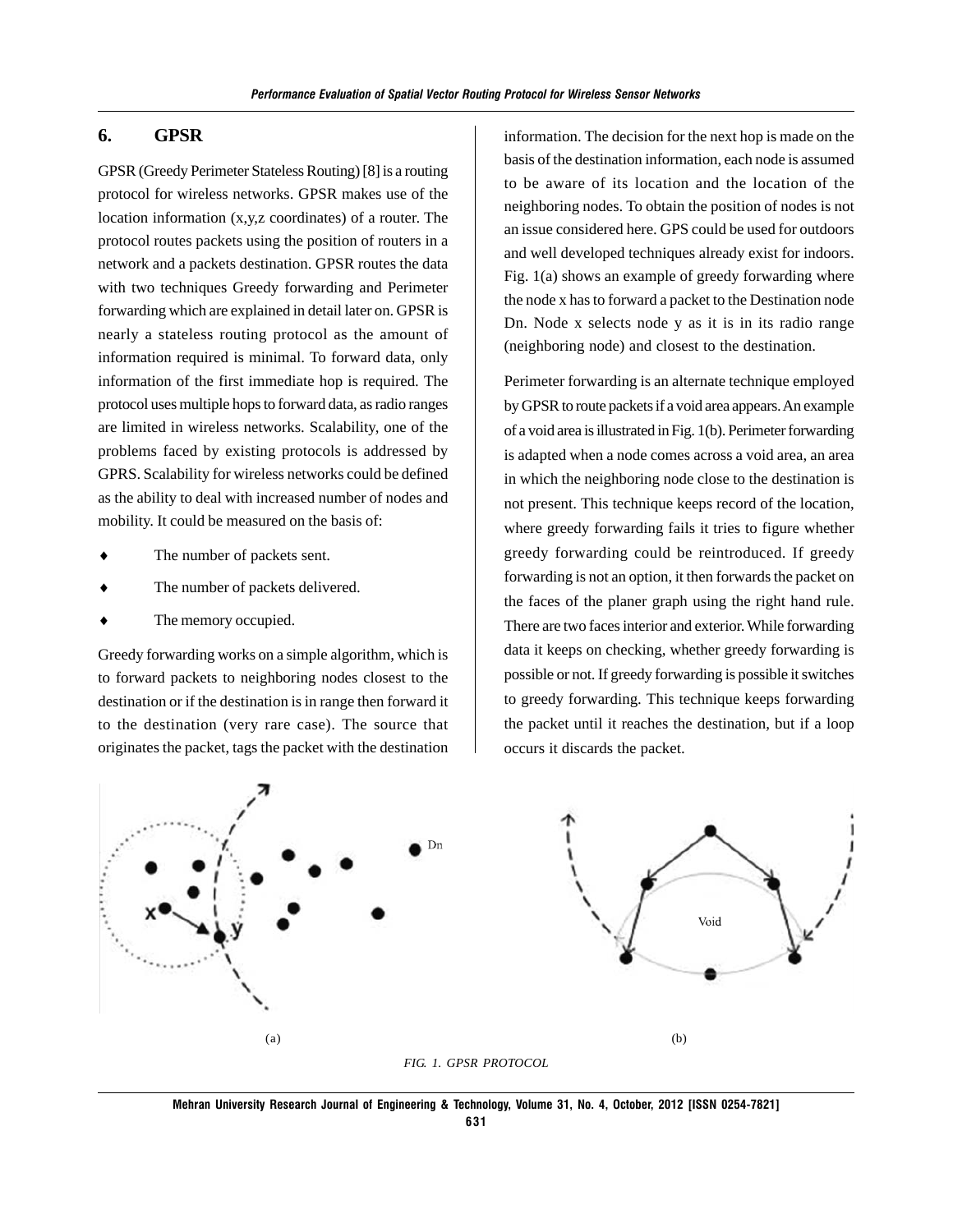## **7. SIMULATION SETUP**

The Simulations were carried out using the NS-2 (Network Simulator-2) [9] and the Mannasim Framework [10]. The simulation parameters used are shown in Table 1. Two separate simulation networks were considered. The Energy consumption network is used to measure the amount of energy consumed by each node in a network using the different location aware routing protocols (SVR, LAR-1, LAR-2, DREAM and GPSR). In the second network, the node lifetime network, the life of the network is investigated, by observing the time at which the first node would die using the different routing protocols.

The major difference in the simulation parameters of the two different networks, the energy consumption network and the node lifetime network, is the node energy and the simulation time, while the remaining parameters are the same. In the node lifetime network the simulation time is increased from 200-500s and the energy is reduced from 10-1J in order to examine the time when the first nodes dies, that is runs out of energy, this trait of the sensor node could not be observed in the energy consumption network.

In the simulation trials two types of node deployments were simulated with each network type, a regular and an irregular scenario. In the first deployment the nodes were regularly uniformly deployed in a flat 400x400m area. Where as in the second network the nodes were randomly deployed in the same area. Although sensor nodes are assumed to be deployed in large numbers, in this simulation 100 nodes were simulated to investigate the routing protocol properties, the number of nodes could be easily increased as the compared routing protocols provide scalability.

| Parameter                 | Energy<br>Consumption<br>Network | Node Life<br>Time<br>Network |
|---------------------------|----------------------------------|------------------------------|
| Number of Nodes           | 100                              | 100                          |
| Scenario Size             | 400x400m                         | 400x400m                     |
| Simulation Time           | 200s                             | 500s                         |
| Node Energy               | 10J                              | 1 J                          |
| <b>Transmission Power</b> | 0.034W                           | 0.034W                       |
| Receiving Power           | 0.026W                           | 0.026W                       |

#### **TABLE 1. SIMULATION PARAMETERS**

#### **8. RESULTS**

The simulations were carried out to investigate the performance of SVR protocol against other location aware routing protocols (LAR-1, LAR-2, DREAM and GPSR). The simulation trials were carried out using the simulation parameters in Table 1.

The results section is further categorized as Node energy depletion and Average energy consumption. In the node energy depletion section, the time the first node dies for both deployments is shown. In the Average energy consumption section, the results present the average energy consumed (based on 30 random iterations) by each node when the simulation time is 200s.

The reliability of routing protocol comes with a trade off, location aware routing protocols provide greater reliability with higher energy consumption. The DREAM protocol has the ability to flood data, which would assure reliable delivery, the LAR protocol could deliver data in a reliable way by increasing the zone sizes and SVR could improve its performance by forwarding a data packet to all its neighbors, which would assure reliability but all these tasks are energy greedy.

## **8.1 Node Energy Depletion**

The results shown in Figs. 2-3 show the node energy depletion for a regular and irregular scenario. These results show the time the first node would die using each protocol using the network properties shown in Table 1 with the node lifetime network. While simulating the nodes using the SVR protocol in a regular scenario the first nodes dies at 342 seconds in the simulation. The first node dies under 50 second with the LAR-1, LAR-2 and DREAM routing protocols. The GPSR protocol performs significantly better than LAR-1, LAR-2 and DREAM with the first node depleting it's energy around 176 seconds. Where as for the irregular scenario the SVR protocols performance drops as compared to the regular scenario. The first node dies at around 130 seconds. The performance of LAR-1and LAR-2 protocols in an irregular scenario is better as compared to a regular scenario. The first node dies at around 90 seconds using LAR-1, while using LAR-2 at nearly 100 seconds and with DREAM at around 50 second through the simulation. With the GPSR the first node dies at around 110 seconds.

**Mehran University Research Journal of Engineering & Technology, Volume 31, No. 4, October, 2012 [ISSN 0254-7821] 632**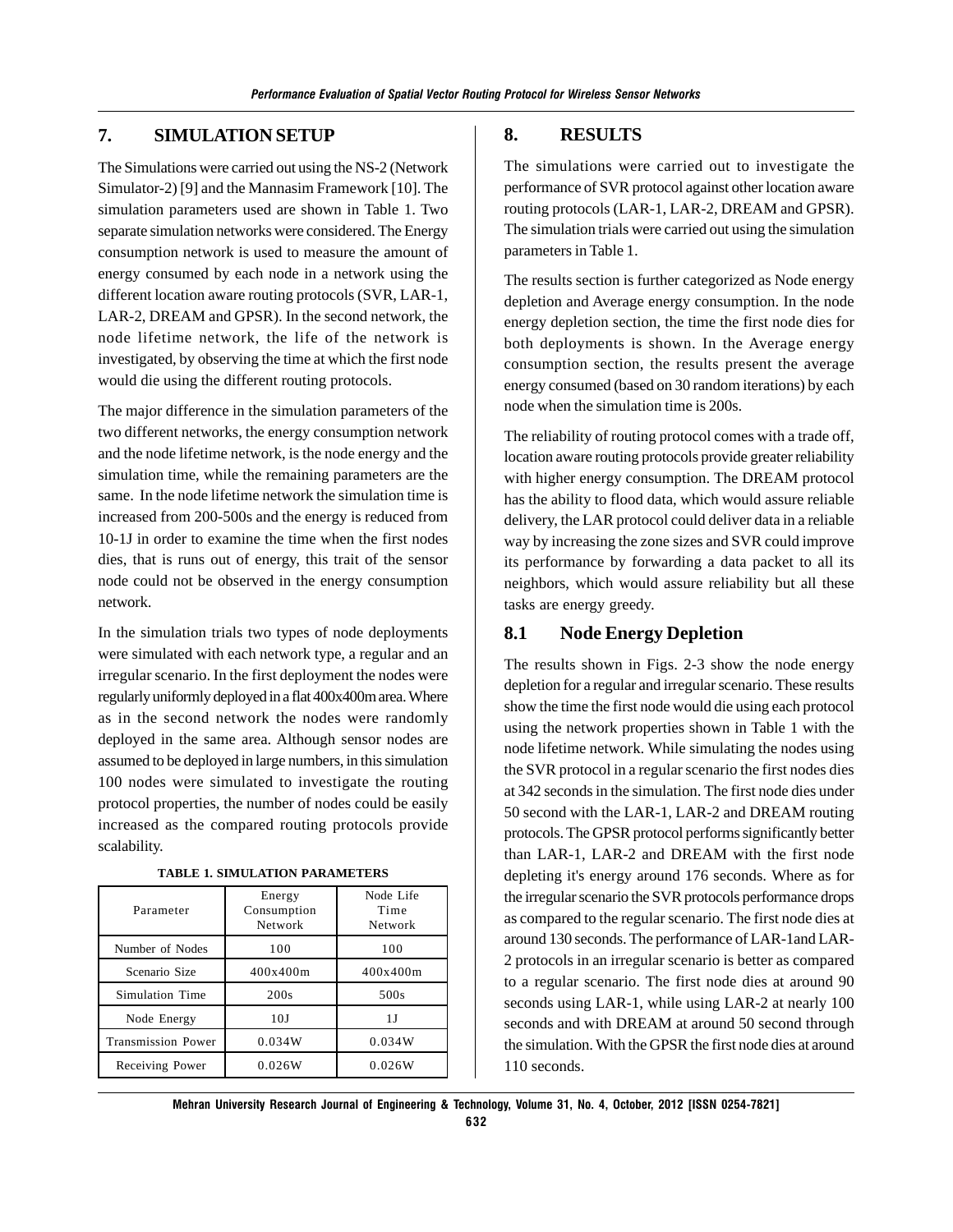## **8.2 Average Energy Consumption**

The average energy consumption of each node was calculated from the results obtained from the simulation trials with 30 different iterations. The average energy consumption of each node for the regular scenario is shown in Fig. 4 and for the irregular scenario is shown in Fig. 5.

From these results it could be inferred that the performance of SVR and GPSR protocol is better in a regular scenario as compared to the irregular scenario and vice versa for LAR-1 and LAR-2. Where as there is not much change in the performance of the DREAM protocol, it is slightly better in the regular scenario. The average energy consumption per node was also calculated from the simulation trials carried out with 30 different iterations. The average energy consumption per node is shown in







Figs. 6-7 for a regular and an irregular scenario respectively. From the results shown in Figs. 6-7 it could be observed that the SVR tends to consume less energy per average node in the regular scenario than in the irregular scenario and same is the case with the DREAM and GPSR protocol. Where as LAR-1 and LAR-2 consume less energy per average node in an irregular scenario as compared to a regular scenario.

The results obtained from the simulation trials show that the performance of LAR-1 and LAR-2 is close to each other as both the schemes of LAR use a request zone and expected zone. The performance of the dream protocol differs from the rest of the compared protocols as it uses location table. While the performance of SVR and GPSR is relatively close as both the protocols follow a directional approach. However SVR outperforms GPSR.



**Mehran University Research Journal of Engineering & Technology, Volume 31, No. 4, October, 2012 [ISSN 0254-7821]**